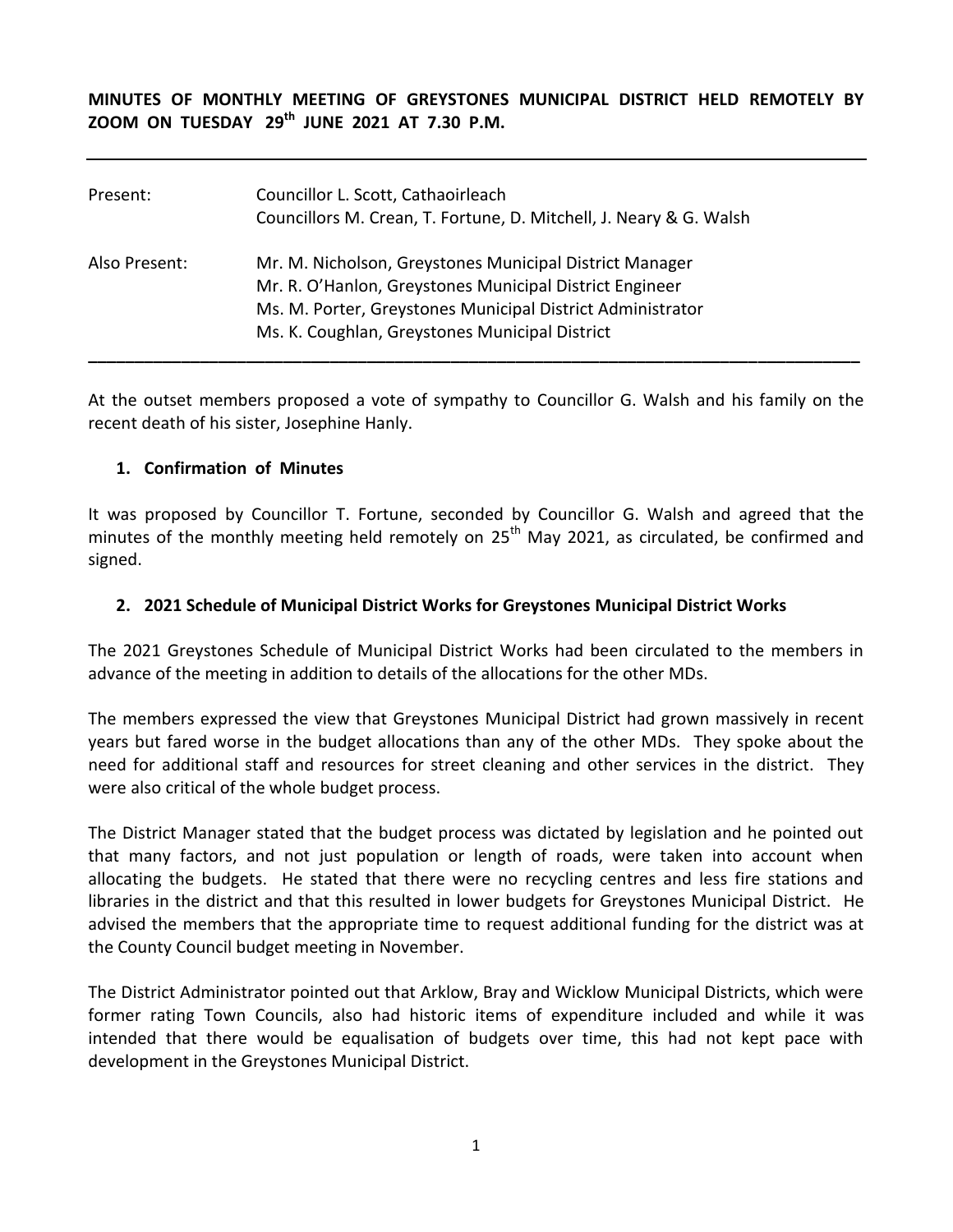Following discussion it was proposed by Councillor L. Scott, seconded by Councillor M. Crean and agreed to adopt the 2021 Schedule of Municipal District Works as circulated.

It was also agreed that the GMD staff would prepare a case, to be approved by the members, outlining the current situation in relation to GMD for submission to the HR Section of Wicklow County Council and seeking to have additional staff and resources allocated to the district.

# **3. Report from Greystones Municipal District Engineer**

A report from the District Engineer outlining works proposed and carried out in the district had been circulated to the members in advance of the meeting and the District Engineer answered any queries from the members in relation to same. Following discussion it was agreed to refer the following matters to Wicklow County Council:

- 1. Update from Roads Section on Transportation Study and other roads studies/proposals
- 2. Request for water supply in Burnaby Park
- 3. Installation of water fountain at the harbour
- 4. Request from residents for re-instatement of bank at Farrankelly Close
- 5. Identification of site for Dog Park.
- **4. Amendment of GMD Standing Orders 5 – Hour of Meeting and 6 – Place of Meeting and Address of Principal Offices and Amendment of Supplementary Standing Orders to Regulate Proceedings of Remote Meetings**

The District Administrator informed the members that Standing Orders  $5 -$  hour of meeting and  $6$ place of meeting, had already been amended to allow for meetings to be held at difference locations and times, and to include remote meetings, up to the 30<sup>th</sup> June 2021. She stated that Supplementary Standing Orders for Regulation of Remote Meetings of Greystones Municipal District had also been adopted to operate up to and including the  $30<sup>th</sup>$  June 2021. She stated that because of the current situation with Covid restrictions, it was necessary to extend this period up to the  $31<sup>st</sup>$  December 2021 and that this date could be revised as and when required.

It was proposed by Councillor J. Neary, seconded by Councillor D. Mitchell and agreed that the changes already agreed to Standing Orders No. 5 and 6, and that the Supplementary Standing Orders to Regulate Proceedings of Remote Meetings, operate up to and including the 31 $^{\text{st}}$  December 2021.

## **5. Update on Cairn Homes Developments**

Members had sought an update on the various community facilities to be provided by Cairn Homes. They were advised that a presentation on same would be given by the District Manager at the July meeting on 27<sup>th</sup> July. Members requested that they be circulated with details of the various projects prior to the meeting.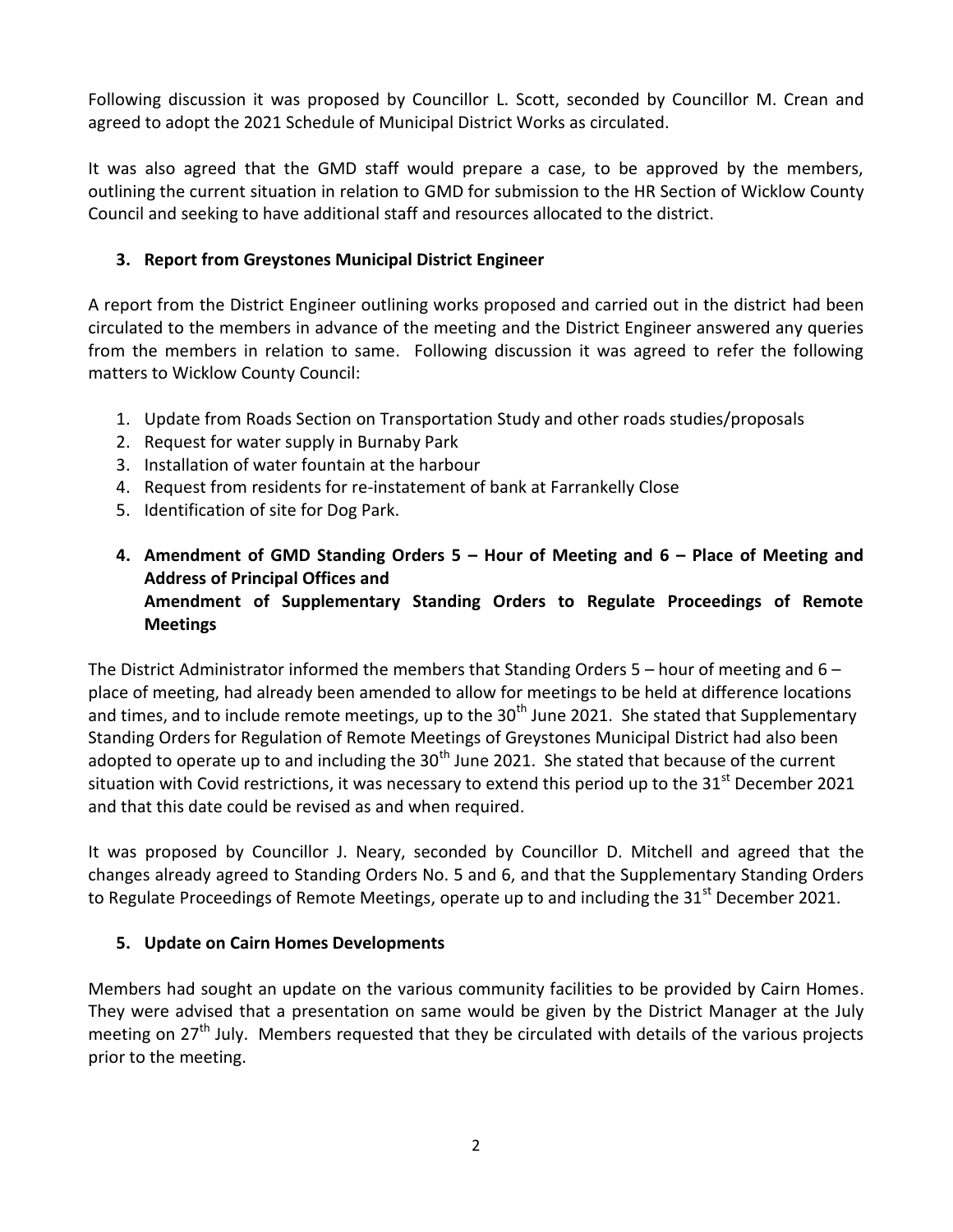#### **6. Notices of Motion**

No notices of Motion were considered.

### **7. Correspondence**

- 1. The District Administrator informed the members of the contents of a letter received from An Bord Pleanala notifying that permission had been granted, subject to conditions, for alterations to Block 'D' at Greystones harbour development. It was agreed that a copy of this correspondence would be circulated to the members.
- 2. The District Administrator informed the members that the Draft County Development Plan 2021 – 2027 was on display in the Council Offices until  $16<sup>th</sup>$  August and that appointments could be made by members of the public to view same.
- 3. The District Administrator informed the members that local Fire Service volunteers were fundraising to provide three defibrillators in Greystones that would be accessible to the public on a 24-hour basis. She stated that it was proposed to have the defibrillators located as follows: 1) on the wall at Carrig Eden, Cliff Road near the Cove beach; 2) at the start of the Cliff Walk, in the harbour beside the EV charging points and 3) at Dr. Ryan Park. She stated that the new town map would include the locations of the defibrillators and that an awareness campaign would be organised in due course.

### **8. Any Other Business**

- 1. In response to a query from the members, the District Administrator stated that a letter had issued to a resident of Church Lane, Greystones in relation to safety issues he had raised about that road. It was agreed to send a copy of that response to the members.
- 2. In relation to Greystones harbour and marina development, after discussion the members requested that the following matters be taken up with Sispar:
	- Members requested that they be provided with details about what was being discussed between local fishermen and Sispar in relation to berthing/landing of catches. They requested that the temporary facility that was put in place in May to facilitate the fishermen be extended until such time as the issues were resolved
	- Members also requested that Sispar liaise with the residents of Marina Village in relation to facilities for fishermen as there was a lot of misinformation circulating
	- Members were critical of the fact that no facility existed for members of the public to contact the harbour operators and they requested that Sispar provide an email address for this purpose
	- In relation to the ice cream van that has been operating from the harbour, the members suggested that this was unfair to existing businesses in the locality who operated all year round and who were already struggling due to Covid